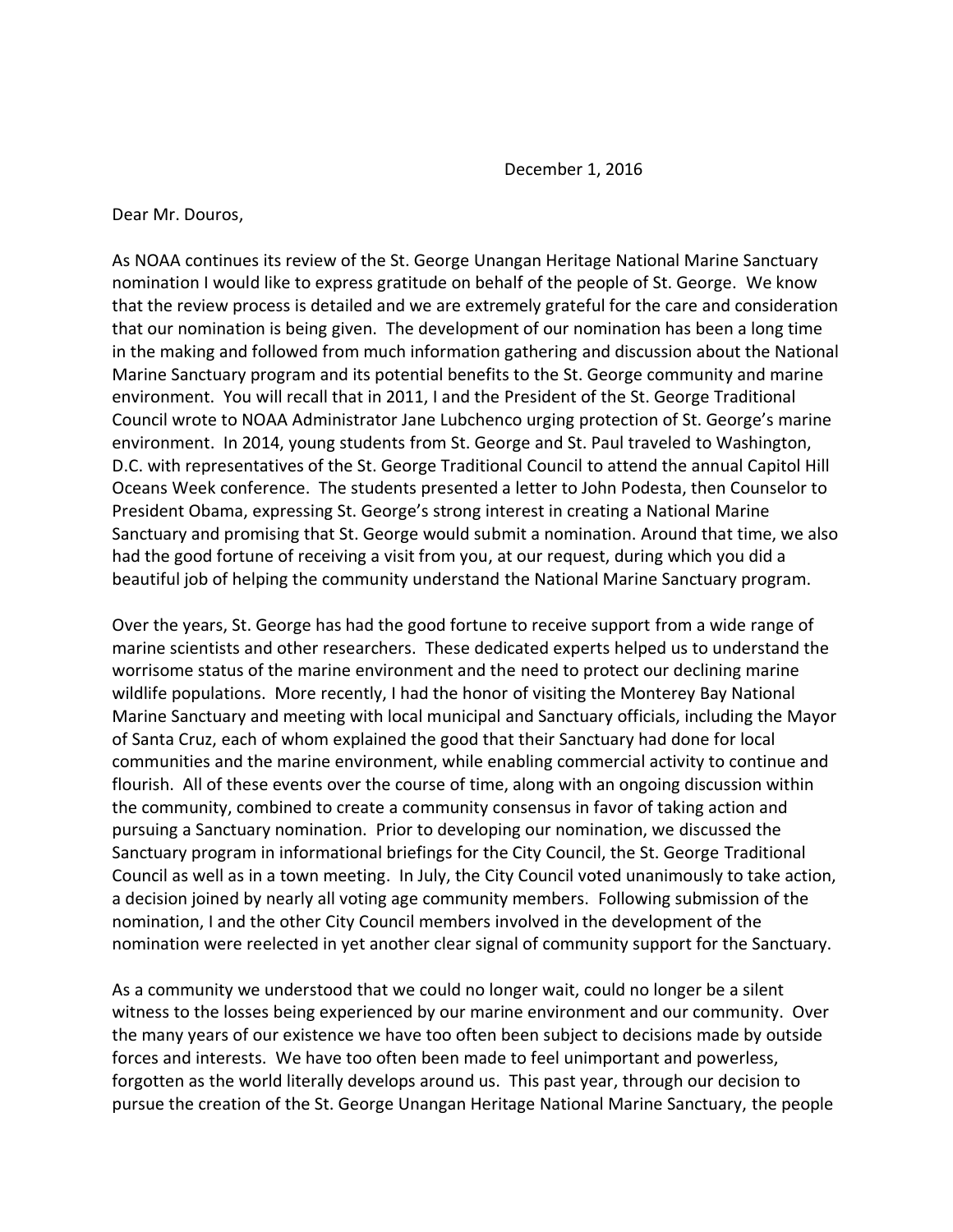of St. George have stood up and made their voices heard in the interest of saving the community. We have owed it to ourselves and to the next generations who will follow in our path. We have not done things perfectly and we remain humble in the face of the challenges that we face, but our right and our decision to be heard is historic and cannot be denied.

We are aware of and are very grateful for the many expressions of support that community members, tribes, municipalities, researchers and others have expressed for our nomination. We are also aware that some have expressed reservations. I would like to address some of these concerns from the perspective of the St. George community.

Although the National Marine Sanctuary program is not new, it remains largely unknown to all but a handful of Alaskans. Since St. George submitted its nomination, many across the state have begun to talk about the Sanctuary program. This is good and will lead to greater understanding. For our part, we are excited about the fact that the existence of the St. George Unangan Heritage National Marine Sanctuary will serve as a beacon for creating awareness about sanctuaries and the ability they offer to balance sustainable development with marine conservation and climate resilience. In the near term, however, it has also become clear that some of the reservations expressed about our nomination are based on misinformation and misunderstandings about National Marine Sanctuaries and the implications of our nomination for St. George and region. Following is a discussion of some of the key misconceptions that I have seen and heard expressed.

#### **National Marine Sanctuaries are not Marine National Monuments**

National Marine Sanctuaries are commonly confused with Marine National Monuments, even though the two programs have very different processes. Those who harbor this misconception do not appear to be aware that Sanctuaries are not created by Executive Orders of the President, as Monuments are under the Antiquities Act, or that a Sanctuary nomination cannot be transformed into a Monument and quickly established. Instead, proposed Sanctuaries are nominated by communities and are subject to extensive review by NOAA. The multi-year designation process (typically 3-5 years) follows completion of the nomination process and is separate and distinct by law, entailing broad, transparent consultations with government, the scientific community, industry and a variety of other stakeholders. There should be no confusion that, in putting forth its Sanctuary nomination, St. George is attempting to bypass the legitimate interests of all other stakeholders. Indeed, it is the Sanctuary system's deliberative process, in which St. George and all other partners will have a seat at the table, that attracted St. George to the National Marine Sanctuary program.

## **A Sanctuary nomination that is local in scope**

St. George has proposed a limited Sanctuary zone that would extend in a 30-mile radius around the island, except in the direction of St. Paul, where it would extend 20 miles. The proposed zone is science based, encompassing the especially biologically rich retention zone and habitat that surrounds the island. The unfounded suggestion has been made that the Sanctuary zone is likely to be expanded and to create challenges with respect to fisheries management. The fisheries management regime, however, would not be at all affected: the North Pacific Fisheries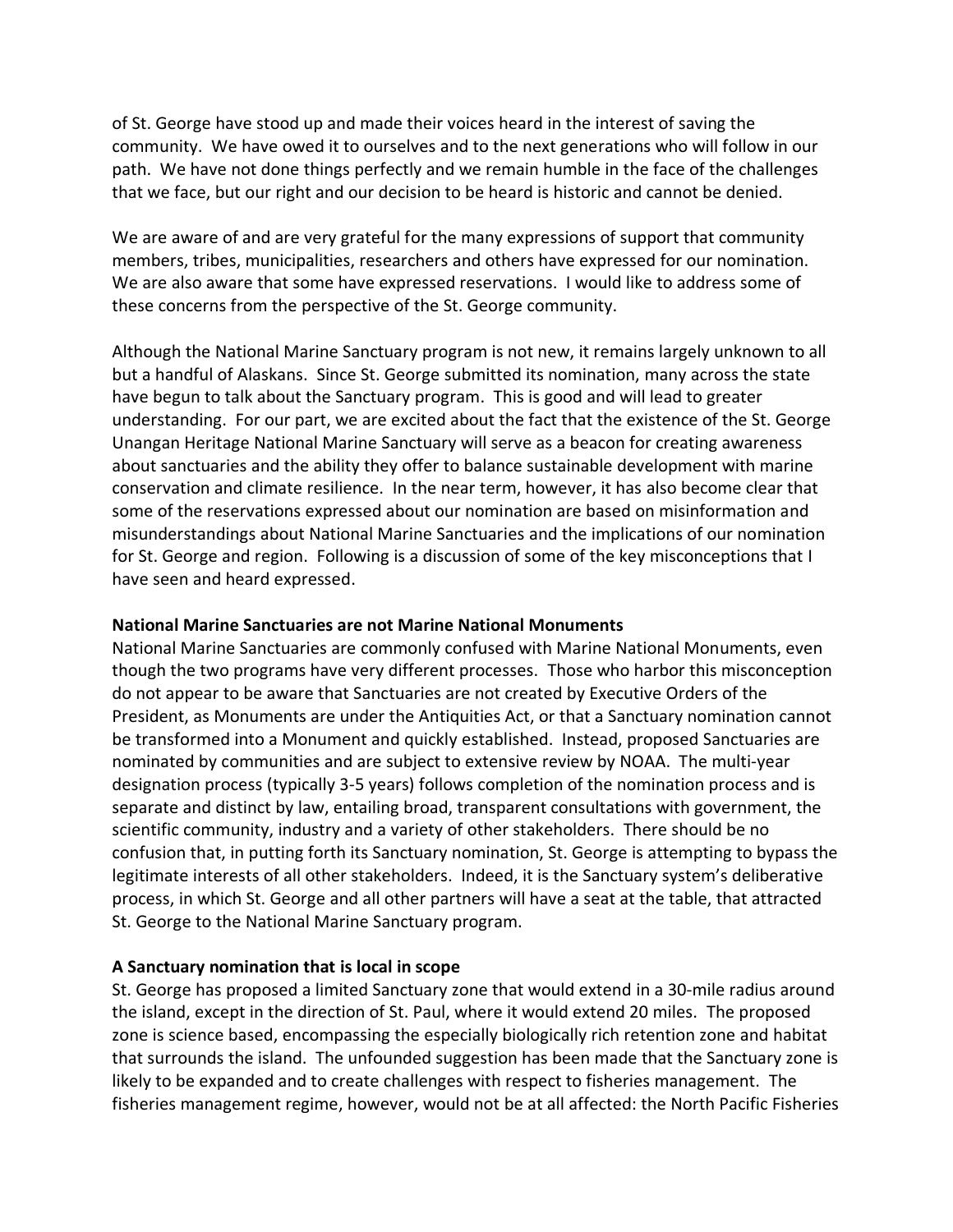Management Council and the State of Alaska would retain authority over fisheries management. It should also be recognized that St. George's nomination was developed locally, is local in its geographic scope, while providing significant ecological benefits to the region, and expresses the legitimate interest of the Unangan people of St. George to protect our local marine environment.

## **Restrictions on uses of the ocean**

A number of people have expressed concern that the creation of a Sanctuary would necessarily result in new regulations and/or limitations on certain uses of the waters, such as fishing. This is not true. The eventual designation of a Sanctuary, following stakeholder consultations, would lead to creation of a comprehensive management plan that would take into account the full range of threats to St. George's marine environment as well as existing regulations. Cooperative and adaptive strategies for managing, e.g., marine debris, pollution, international shipping, invasive species and other threats that are emerging in the Arctic could build on existing federal and state regulations and programs, as they have done in other Sanctuary areas. Should any additional regulations be needed, they would be developed openly and with the opportunity for inputs by any interested stakeholder. Far from being divisive and redundant, as some have suggested, comprehensive management would stimulate education and awareness and might even create a basis for bringing communities in the region together to address issues of common concern (e.g., pollution, ocean acidification, debris).

We have also noted concerns about potential impacts on fishing in the Bering Sea region. Fishing, however, is crucially important to our community, commercially and for subsistence. We are committed to working with our partners in government and the private sector to fulfill the promise that fishing and fish processing may someday compensate for the economic losses incurred in the aftermath of the Fur Seal Act Amendments of 1983 and be a driver for economic health and prosperity in our community. We deliberately chose to pursue a Sanctuary, and not a Monument, because fishing has never been banned in any of the nation's National Marine Sanctuaries and has flourished in all of them. Indeed, as stated, any and all regulation of fisheries and quotas would continue to be under the authority of the North Pacific Fishery Management Council and the State of Alaska.

# **The St. George Harbor Project**

Some have expressed concern that our nomination threatens to impede progress toward renovation and expansion of the St. George Harbor. As St. George's representative to the Harbor renovation project team, as someone who understands the Harbor project intimately and has invested countless hours to realize this essential community goal, I was surprised to learn that anyone might suspect we would ever take any steps that might jeopardize the Harbor project. Those who have read the nomination will know that it specifically anticipated the Harbor renovation by including a buffer zone around the Harbor for its expansion pursuant to the project. The inclusion of the buffer zone is entirely consistent with National Marine Sanctuary policy, which recognizes the economic development needs of Sanctuary communities and permits harbor and other infrastructure projects even when the Sanctuary does not already include a buffer zone. Moreover, the multi-year sanctuary designation process, during which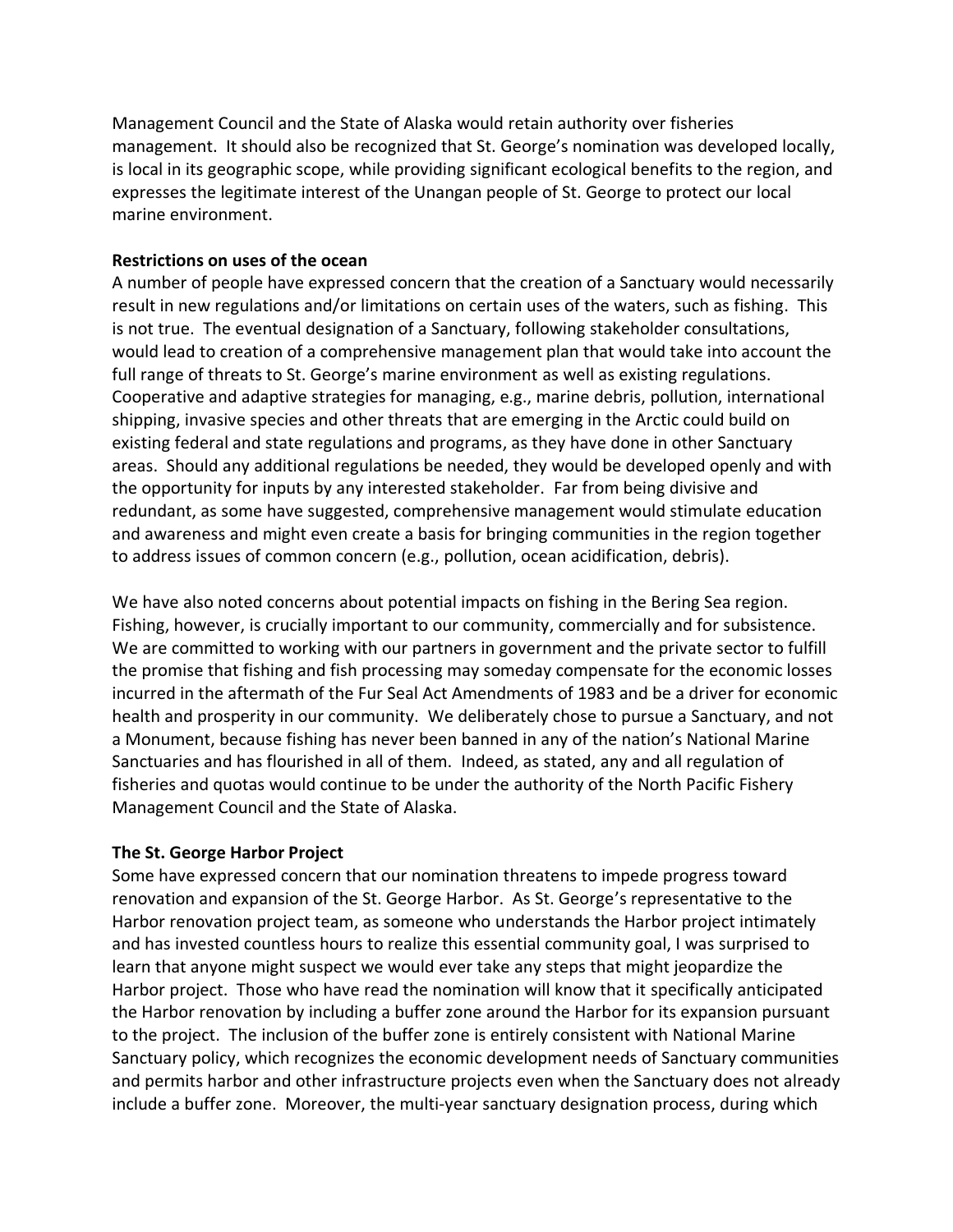the Harbor renovation will hopefully have been completed, would allow ample opportunity for any further adjustments needed to the buffer zone to ensure consistency with the Harbor design and plan. Contrary to concerns that the Sanctuary nomination might impede the Harbor's renovation, the Sanctuary nomination in fact complements and is entirely consistent with the Harbor project, and should help to promote its advancement. The presence of a National Marine Sanctuary office and related activities on St. George, including increased research and recreational use of the island, would only enhance St. George's national profile and encourage greater support for funding the Harbor project.

#### **Local economic development**

Some have raised concern that the Sanctuary nomination threatens St. George's economic development. Those of us who live on St. George, however, see the opportunities created by the Sanctuary very differently. The creation of the Sanctuary will be a crucial building block to reviving our economy, which has never recovered since the Fur Seal Act Amendments of 1983 stopped the fur seal trade and local crab processing ended not long thereafter. Despite assurances that our economy would benefit from various community and economic development initiatives over the years, unemployment and poverty levels on St. George remain shockingly high, at great expense to the welfare and spirit of our people. We who live on St. George understand that our economy is our survival, and that without a healthy marine environment around us there can be no economy. It is imperative, therefore, that the St. George community take control of its own destiny by doing everything in our power to protect the resources we rely on. The Sanctuary will not only conserve our resources into the future through planning and adaptive management, it will also yield significant direct and indirect economic benefits to St. George residents. An analysis of the proposed Sanctuary's economic benefits performed by Earth Economics estimates that the combination of operating funding for a sanctuary office, fundraising and grant income for the purpose of sanctuary research, and increased recreational expenditures by tourists could create annual economic contributions to our community of \$395,000 to \$1,440,000. The Sanctuary would also increase subsistence harvest values. On a per capita basis, the Sanctuary's annual economic contributions could rival some of the most significant development benefits ever experienced by our community members.

In addition to the foregoing, I would like to note that the people of St. George have always had a unique relationship with the federal government. Every resident knows and has often worked side by side with representatives of NOAA, U.S. Fish and Wildlife Service and others who come to St. George to do research and experience the wonder of our natural world. The Fur Seal Act Amendments of 1983 further enshrined this relationship and explicitly emphasized the importance of protecting Pribilof Island fur seals and other wildlife. Section 1161 of the Act states that "The Secretary [of Commerce] shall administer the fur seal rookeries and other Federal real and personal property on the Pribilof Islands…and, in consultation with the Secretary of the Interior, shall ensure that activities on such property are consistent with the purposes of conserving, managing, and protecting the North Pacific fur seals and other wildlife and for other purposes consistent with that primary purpose." Similarly, Section 1155 of the Act states, "The Secretary shall prescribe such regulations with respect the taking of fur seals on